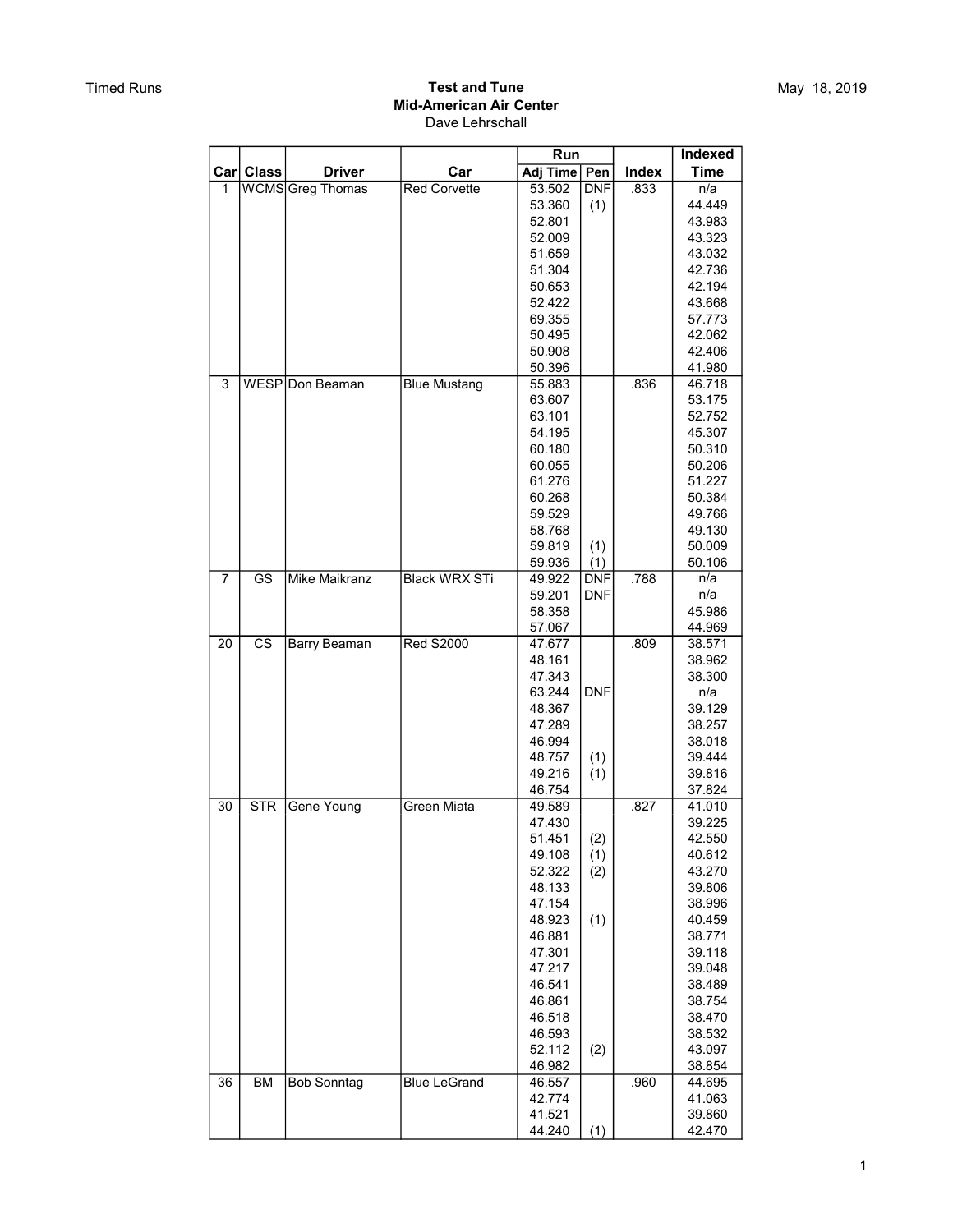|                         |              |                     |                           | Run              |            |       | <b>Indexed</b>   |
|-------------------------|--------------|---------------------|---------------------------|------------------|------------|-------|------------------|
| $\lfloor$ Car $\rfloor$ | <b>Class</b> | <b>Driver</b>       | Car                       | Adj Time   Pen   |            | Index | <b>Time</b>      |
| 36                      | BM           | <b>Bob Sonntag</b>  | <b>Blue LeGrand</b>       | 43.612           |            | .960  | 41.868           |
|                         |              |                     |                           | 42.622           |            |       | 40.917           |
|                         |              |                     |                           | 46.929           | (2)        |       | 45.052           |
|                         |              |                     |                           | 41.719           |            |       | 40.050           |
|                         |              |                     |                           | 41.826           |            |       | 40.153           |
|                         |              |                     |                           | 43.501           | (1)        |       | 41.761           |
| 42                      | <b>FS</b>    | Jon Schwartze       | <b>Gray BMW</b>           | 59.180           | (1)        | .803  | 47.522           |
|                         |              |                     |                           | 50.681           |            |       | 40.697           |
|                         |              |                     |                           | 49.600           |            |       | 39.829           |
|                         |              |                     |                           | 49.994           |            |       | 40.145           |
|                         |              |                     |                           | 51.788           | (1)        |       | 41.586           |
|                         |              |                     |                           | 50.733           | (1)        |       | 40.739           |
|                         |              |                     |                           | 48.352<br>47.401 |            |       | 38.827<br>38.063 |
|                         |              |                     |                           | 49.282           |            |       | 39.573           |
| 51                      | <b>DS</b>    | <b>Ernie Roales</b> | <b>Black Civic Type R</b> | 49.321           |            | .800  | 39.457           |
|                         |              |                     |                           | 48.825           |            |       | 39.060           |
|                         |              |                     |                           | 49.486           |            |       | 39.589           |
|                         |              |                     |                           | 49.388           |            |       | 39.510           |
|                         |              |                     |                           | 47.252           |            |       | 37.802           |
|                         |              |                     |                           | 47.898           |            |       | 38.318           |
|                         |              |                     |                           | 50.254           | (1)        |       | 40.203           |
|                         |              |                     |                           | 51.151           | (1)        |       | 40.921           |
|                         |              |                     |                           | 48.353           |            |       | 38.682           |
|                         |              |                     |                           | 47.722           |            |       | 38.178           |
|                         |              |                     |                           | 48.211           |            |       | 38.569           |
|                         |              |                     |                           | 48.000           |            |       | 38.400           |
|                         |              |                     |                           | 47.710           |            |       | 38.168           |
|                         |              |                     |                           | 47.585           |            |       | 38.068           |
| 53                      | <b>STS</b>   | James Cannon        | <b>Red Miata</b>          | 47.525<br>50.150 |            | .811  | 38.020<br>40.672 |
|                         |              |                     |                           | 49.636           |            |       | 40.255           |
|                         |              |                     |                           | 50.304           |            |       | 40.797           |
|                         |              |                     |                           | 48.800           |            |       | 39.577           |
|                         |              |                     |                           | 49.482           |            |       | 40.130           |
|                         |              |                     |                           | 48.146           |            |       | 39.046           |
|                         |              |                     |                           | 48.409           |            |       | 39.260           |
|                         |              |                     |                           | 48.790           |            |       | 39.569           |
|                         |              |                     |                           | 50.135           | (1)        |       | 40.659           |
|                         |              |                     |                           | 48.145           |            |       | 39.046           |
|                         |              |                     |                           | 48.972           |            |       | 39.716           |
|                         |              |                     |                           | 49.092           |            |       | 39.814           |
|                         |              |                     |                           | 50.794           | (1)        |       | 41.194           |
| 61                      | <b>FP</b>    | <b>Richard Grav</b> | <b>Black Solstice</b>     | 46.849<br>46.919 |            | .863  | 37.995<br>40.491 |
|                         |              |                     |                           | 44.923           |            |       | 38.769           |
|                         |              |                     |                           | 44.183           |            |       | 38.130           |
|                         |              |                     |                           | 44.434           |            |       | 38.347           |
|                         |              |                     |                           | 44.368           |            |       | 38.290           |
|                         |              |                     |                           | 45.379           | (1)        |       | 39.162           |
|                         |              |                     |                           | 44.844           |            |       | 38.700           |
|                         |              |                     |                           | 44.062           |            |       | 38.026           |
|                         |              |                     |                           | 44.045           |            |       | 38.011           |
|                         |              |                     |                           | 44.162           |            |       | 38.112           |
| 65                      | <b>STS</b>   | Evan Russell        | <b>Red Miata</b>          | 51.710           | <b>DNF</b> | .811  | n/a              |
|                         |              |                     |                           | 57.676           | <b>DNF</b> |       | n/a              |
|                         |              |                     |                           | 55.046           | (2)        |       | 44.642           |
|                         |              |                     |                           | 50.835           |            |       | 41.227           |
|                         |              |                     |                           | 59.741           |            |       | 48.450           |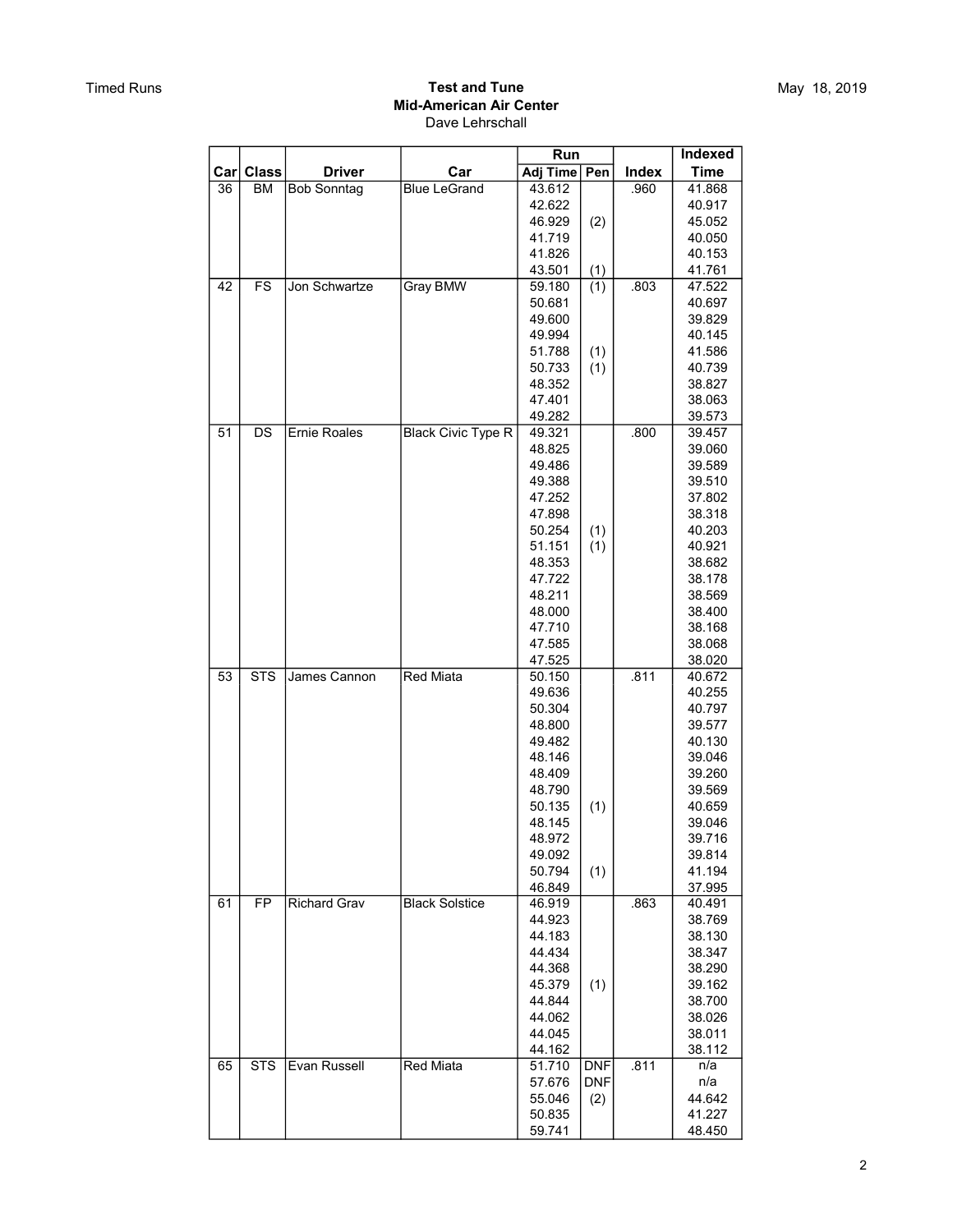|                |                        |                    |                      | Run              |            |       | Indexed          |
|----------------|------------------------|--------------------|----------------------|------------------|------------|-------|------------------|
| $\mathsf{Car}$ | <b>Class</b>           | <b>Driver</b>      | Car                  | Adj Time         | Pen        | Index | <b>Time</b>      |
| 65             | <b>STS</b>             | Evan Russell       | <b>Red Miata</b>     | 50.577           |            | .811  | 41.018           |
|                |                        |                    |                      | 56.494           | (2)        |       | 45.817           |
|                |                        |                    |                      | 49.623           |            |       | 40.244           |
|                |                        |                    |                      | 57.269           | (3)        |       | 46.445           |
|                |                        |                    |                      | 50.143           |            |       | 40.666           |
|                |                        |                    |                      | 49.487           |            |       | 40.134           |
|                |                        |                    |                      | 50.908           | <b>DNF</b> |       | n/a              |
|                |                        |                    |                      | 50.815           | <b>DNF</b> |       | n/a              |
|                |                        |                    |                      | 52.886           | (1)        |       | 42.891           |
|                |                        |                    |                      | 55.796           | (1)        |       | 45.251           |
|                |                        |                    |                      | 52.749           | (1)        |       | 42.779<br>40.283 |
|                |                        |                    |                      | 49.671<br>49.200 |            |       | 39.901           |
|                |                        |                    |                      | 49.352           |            |       | 40.024           |
|                |                        |                    |                      | 49.126           |            |       | 39.841           |
|                |                        |                    |                      | 48.825           |            |       | 39.597           |
|                |                        |                    |                      | 49.207           |            |       | 39.907           |
| 79             | <b>FS</b>              | Dave Lehrschall    | <b>Green Mustang</b> | 47.435           |            | .803  | 38.090           |
|                |                        |                    |                      | 47.746           |            |       | 38.340           |
|                |                        |                    |                      | 50.055           | (1)        |       | 40.194           |
|                |                        |                    |                      | 48.293           |            |       | 38.779           |
|                |                        |                    |                      | 56.474           | (4)        |       | 45.349           |
|                |                        |                    |                      | 47.423           |            |       | 38.081           |
|                |                        |                    |                      | 50.267           | <b>DNF</b> |       | n/a              |
|                |                        |                    |                      | 48.373           |            |       | 38.844           |
|                |                        |                    |                      | 51.562           | (2)        |       | 41.404           |
|                |                        |                    |                      | 47.913           |            |       | 38.474           |
|                |                        |                    |                      | 58.135           | <b>DNF</b> |       | n/a              |
|                |                        |                    |                      | 49.087           |            |       | 39.417           |
|                |                        |                    |                      | 47.637           |            |       | 38.253           |
| 80             |                        | CAMT Russ Luckett  | <b>Silver Chevy</b>  | 55.847           |            | .812  | 45.348           |
|                |                        |                    |                      | 56.633           |            |       | 45.986           |
|                |                        |                    |                      | 55.038           |            |       | 44.691           |
|                |                        |                    |                      | 54.427           |            |       | 44.195           |
|                |                        |                    |                      | 54.270           |            |       | 44.067           |
|                |                        |                    |                      | 64.677<br>54.603 |            |       | 52.518           |
|                |                        |                    |                      | 53.788           |            |       | 44.338<br>43.676 |
|                |                        |                    |                      | 55.926           |            |       | 45.412           |
|                |                        |                    |                      | 54.805           |            |       | 44.502           |
|                |                        |                    |                      | 54.738           |            |       | 44.447           |
|                |                        |                    |                      | 53.830           |            |       | 43.710           |
|                |                        |                    |                      | 55.206           |            |       | 44.827           |
|                |                        |                    |                      | 53.499           |            |       | 43.441           |
|                |                        |                    |                      | 53.450           |            |       | 43.401           |
| 82             | ES                     | Jacob Campbell     | <b>Black Miata</b>   | 64.719           |            | .789  | 51.063           |
|                |                        |                    |                      | 58.205           |            |       | 45.924           |
|                |                        |                    |                      | 56.169           |            |       | 44.317           |
|                |                        |                    |                      | 56.160           |            |       | 44.310           |
|                |                        |                    |                      | 54.262           |            |       | 42.813           |
|                |                        |                    |                      | 56.464           | (1)        |       | 44.550           |
|                |                        |                    |                      | 54.969           |            |       | 43.371           |
|                |                        |                    |                      | 58.420           | (1)        |       | 46.093           |
|                |                        |                    |                      | 56.180           | (1)        |       | 44.326           |
|                |                        |                    |                      | 53.028           |            |       | 41.839           |
|                |                        |                    |                      | 52.135           |            |       | 41.135           |
|                |                        |                    |                      | 52.222           |            |       | 41.203           |
| 83             | $\overline{\text{ss}}$ | <b>Terry Davis</b> | Gray Cayman          | 50.242           |            | .821  | 41.249           |
|                |                        |                    |                      | 53.293           | (2)        |       | 43.754           |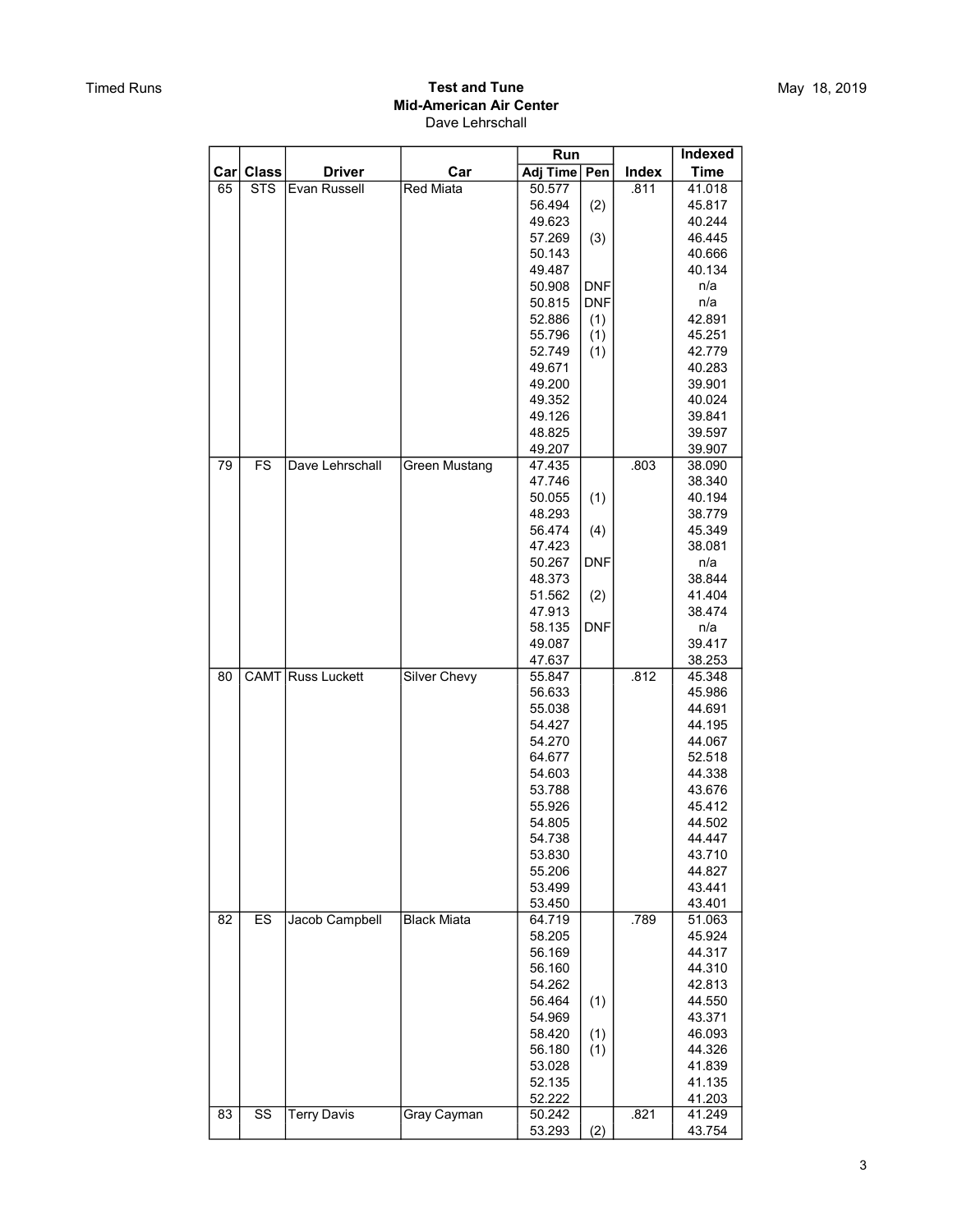|     |              |                        |                    | Run              |            |       | Indexed          |
|-----|--------------|------------------------|--------------------|------------------|------------|-------|------------------|
| Car | <b>Class</b> | <b>Driver</b>          | Car                | Adj Time   Pen   |            | Index | <b>Time</b>      |
| 83  | SS           | <b>Terry Davis</b>     | Gray Cayman        | 51.684           | (1)        | .821  | 42.433           |
|     |              |                        |                    | 51.141           | (1)        |       | 41.987           |
|     |              |                        |                    | 49.732           |            |       | 40.830           |
|     |              |                        |                    | 51.545           | (1)        |       | 42.318           |
|     |              |                        |                    | 49.014           |            |       | 40.240           |
|     |              |                        |                    | 49.539           |            |       | 40.672           |
|     |              |                        |                    | 49.275           |            |       | 40.455           |
|     |              |                        |                    | 60.174           | (5)        |       | 49.403           |
|     |              |                        |                    | 51.477           | (1)        |       | 42.263           |
|     |              |                        |                    | 50.537           |            |       | 41.491           |
| 86  | DS           | <b>Brad Schroeder</b>  | <b>Black Scion</b> | 55.110           | (1)        | .800  | 44.088           |
|     |              |                        |                    | 52.778           |            |       | 42.222           |
|     |              |                        |                    | 51.659           |            |       | 41.327           |
|     |              |                        |                    | 53.531           |            |       | 42.825           |
|     |              |                        |                    | 53.255           |            |       | 42.604           |
|     |              |                        |                    | 53.464           |            |       | 42.771           |
|     |              |                        |                    | 53.688<br>53.130 | (1)        |       | 42.950<br>42.504 |
|     |              |                        |                    |                  |            |       |                  |
|     |              |                        |                    | 52.661<br>52.452 |            |       | 42.129<br>41.962 |
|     |              |                        |                    | 51.694           |            |       | 41.355           |
|     |              |                        |                    | 51.879           |            |       | 41.503           |
|     |              |                        |                    | 51.057           |            |       | 40.846           |
|     |              |                        |                    | 52.187           | <b>DNF</b> |       | n/a              |
| 91  | <b>WDS</b>   | <b>Charles Coleman</b> | <b>Gray Focus</b>  | 56.524           |            | .800  | 45.219           |
|     |              |                        |                    | 55.129           |            |       | 44.103           |
|     |              |                        |                    | 54.360           |            |       | 43.488           |
|     |              |                        |                    | 53.559           |            |       | 42.847           |
|     |              |                        |                    | 63.234           |            |       | 50.587           |
|     |              |                        |                    | 53.720           |            |       | 42.976           |
|     |              |                        |                    | 52.897           |            |       | 42.318           |
|     |              |                        |                    | 55.736           | (1)        |       | 44.589           |
|     |              |                        |                    | 55.260           | (1)        |       | 44.208           |
|     |              |                        |                    | 53.092           |            |       | 42.474           |
|     |              |                        |                    | 52.594           |            |       | 42.075           |
|     |              |                        |                    | 54.602           | (1)        |       | 43.682           |
|     |              |                        |                    | 52.991           |            |       | 42.393           |
|     |              |                        |                    | 51.148           |            |       | 40.918           |
|     |              |                        |                    | 50.761           |            |       | 40.609           |
|     |              |                        |                    | 51.010           |            |       | 40.808           |
|     |              |                        |                    | 53.592           | (1)        |       | 42.874           |
|     |              |                        |                    | 51.794           |            |       | 41.435<br>41.032 |
|     |              |                        |                    | 51.290<br>56.072 | (2)        |       | 44.858           |
|     |              |                        |                    |                  |            |       | 44.062           |
| 130 | <b>STR</b>   | Julia Young            | Green Miata        | 55.078<br>56.045 | (1)<br>DNF | .827  | n/a              |
|     |              |                        |                    | 52.250           | (1)        |       | 43.211           |
|     |              |                        |                    | 49.596           |            |       | 41.016           |
|     |              |                        |                    | 54.785           | <b>DNF</b> |       | n/a              |
|     |              |                        |                    | 47.305           |            |       | 39.121           |
|     |              |                        |                    | 50.218           | <b>DNF</b> |       | n/a              |
|     |              |                        |                    | 61.718           | (1)        |       | 51.041           |
|     |              |                        |                    | 49.165           | (1)        |       | 40.659           |
|     |              |                        |                    | 48.521           |            |       | 40.127           |
|     |              |                        |                    | 48.042           |            |       | 39.731           |
|     |              |                        |                    | 52.347           | (2)        |       | 43.291           |
|     |              |                        |                    | 50.002           | (1)        |       | 41.352           |
|     |              |                        |                    | 51.131           | (2)        |       | 42.285           |
|     |              |                        |                    | 47.240           |            |       | 39.067           |